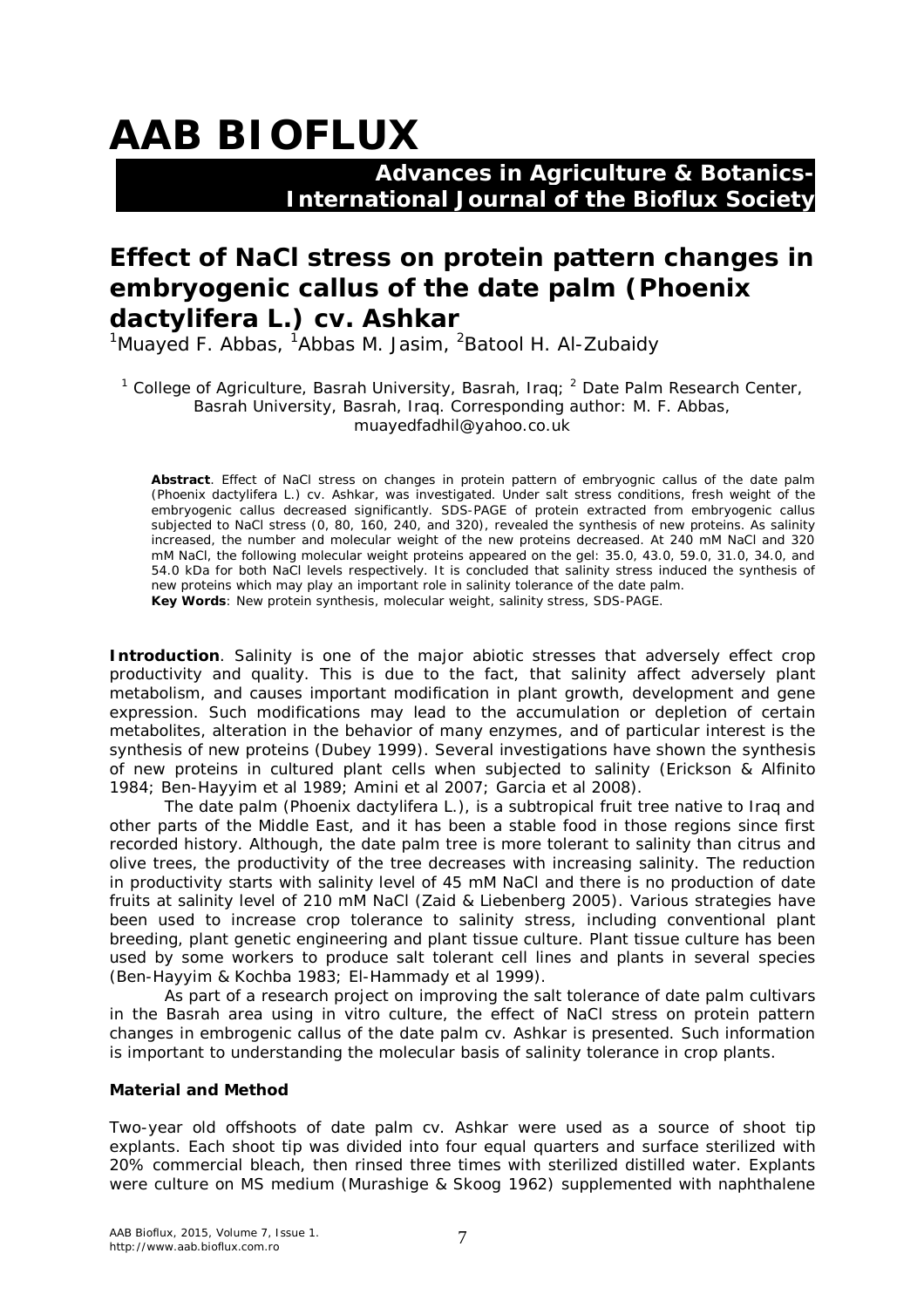acetic acid (NAA at 30 mg L<sup>-1</sup> and 2-isopentenyl adenine (2-ip) at 3 mg L<sup>-1</sup> for callus induction and proliferation (Jasim et al 2010). Well developed embryogenic callus was cultured on different levels of sodium chloride (NaCl) in the culture media (0, 80, 160, 240 and 320 mM NaCl).

*The effect of NaCl on fresh weight of the embryogennic callus*. Fresh weight of embryogenic callus was determined at 4<sup>th</sup> and 8<sup>th</sup> weeks from culture.

*Protein extraction and SDS-PAGE*. 400 mg of freeze-dried ground sample of embryogenic callus were mixed with 1 mL of extraction buffer (0.1 Tris-HCl, pH 6.8, 2% SDS). The extract was centrifuged at 10000 rpm for six minutes. Characterization of proteins was carried out using one dimensional sodium dodecyl sulphate polyacrylamide as described by Laemmli (1970). Protein samples were prepared by mixing clear supernatant with sample buffer (0.12M Tris- Hcl, pH 6.8, 10% SDS, 10% Sucrose, and 0.1% mercaptoethanol) and denatured by heating at 90˚C for 5 minutes, then loaded in equal amounts. Protein bands were separated at constant current, 20 mA for 10 minutes, and the current increased up to 144 mA until the tracking dye (Bromophenol blue, 0.05 %) reached the end of the gel. Protein bands were visualized by staining the gel with 0.01% Comassie brilliant blue R-250. Relative molecular weight of proteins was determined using a standard curve generated from standard proteins. The standard proteins were as follows: Lysozyme (14.4 kDa), Trypsin (23.0 kDa). Pepsin (34.0 kDa), Ova albumin (43.0 kDa), Bovine serum albumin (67.0 kDa) and Aldolase (158.0 kDa).

*Statistical design and analysis*. For the effect of NaCl on fresh weight of embryogenic callus, a completely randomized design was used with 10 replicates. Revised LSD at 5% level was used to compare mean values (Gomez & Gomez 1984).

**Results and Discussion**. Table 1 shows the effect of NaCl concentration on the fresh weight of embryogenic callus of the date palm cv. Ashkar, at 4<sup>th</sup> and 8<sup>th</sup> weeks from culture. It is clear, that NaCl at 80 mM caused a significant increase in fresh weight. This NaCl concentration is probably optimal for growth, which allows maximum possible absorption of water and essential mineral elements, with the resultant increase in fresh weight. Similar results were reported by Al-Khayri (2002) in the date palm cv. Barhi.

However, fresh weight of the embryogenic callus significantly decreased at high concentrations of NaCl, particularly at 240 and 320 mM NaCl. Such effects are probably due to osmotic effect and ion toxicity. Furthermore, it has been suggested, that the reduction of growth in response to salinity is the result of great portion of respiratory energy being diverted toward processes resulting in salt tolerance rather than growth (Munns & Tester 2008).

Table 1

| Treatment (mM NaCl) | Fresh weight (g) 4 and 8 weeks from culture $*$ |                    |
|---------------------|-------------------------------------------------|--------------------|
|                     | 4 weeks                                         | 8 weeks            |
| Control             | $0.295^{b}$                                     | $0.790^{b}$        |
| 80 mM               | $0.348^{a}$                                     | $1.240^a$          |
| 160 mM              | $0.138^{c}$                                     | $0.530^{c}$        |
| 240 mM              | $0.064^d$                                       | 0.101 <sup>d</sup> |
| 320 mM              | $0.021^e$                                       | $0.058^{\rm e}$    |

Effect of NaCl concentration (mM) on fresh weight of embryogenic callus of the date palm, cv. Ashkar, each value is the mean of 10 replicates

\*Mean separation in each column by LSD at 0.05 probability level.

Figure 1 and Table 2 shows the SDS-PAGE of protein extracted from the embryogenic callus of date palm subjected to various concentrations of NaCl. It is obvious, that in control callus, seven proteins appeared on the gel, with molecular weights of 14.0, 23.0, 37.0, 66.0, 76.0, 120.0 and 151.0 kDa. However, when the embryogenic calls was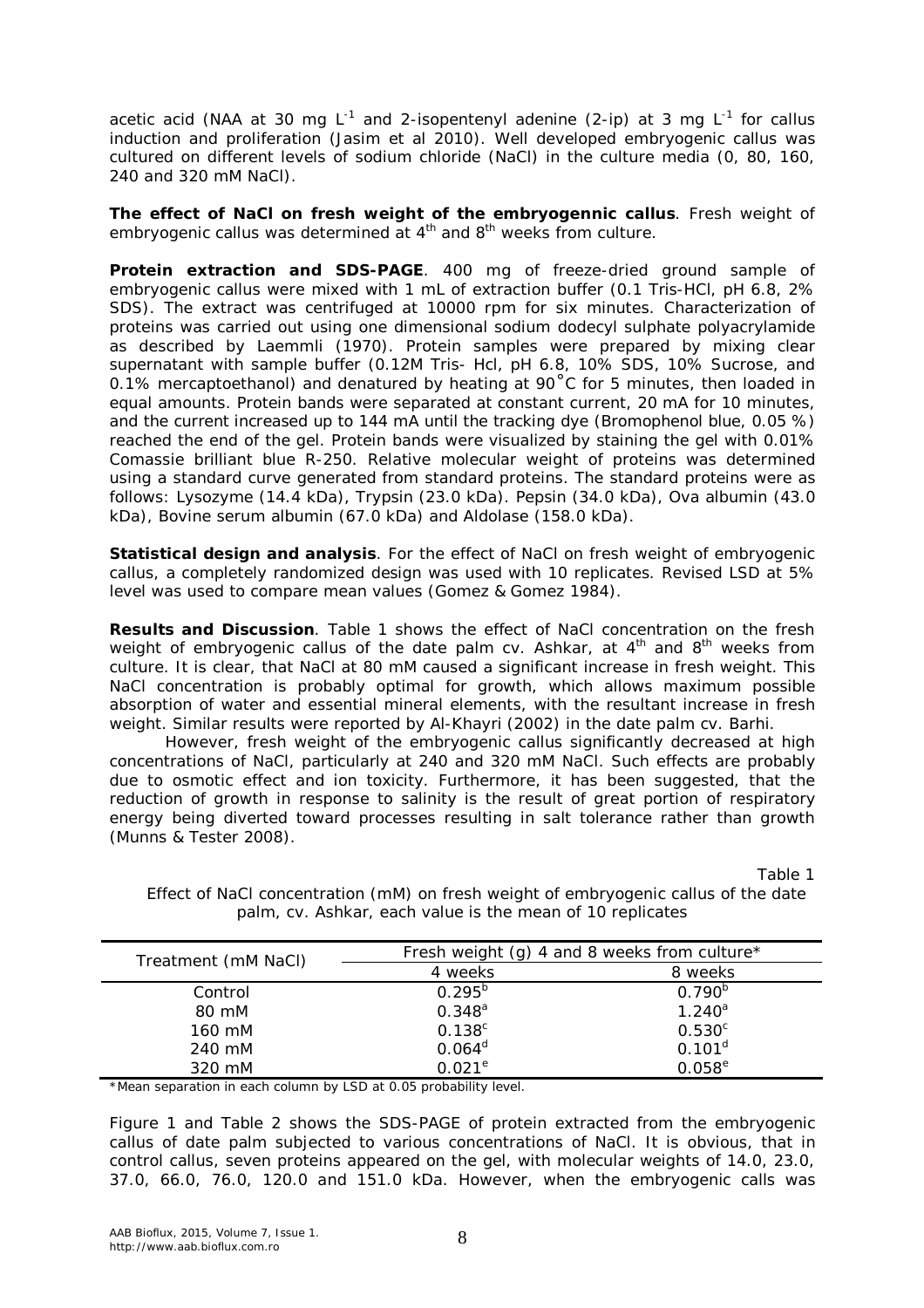subjected to 80 mM NaCl, five proteins appeared with molecular weights of 14.0, 43.0, 79.0 93.0 and 141.0 kDa. At 160 mM NaCl the following protein appeared in the gel 14, 23.0, 32.0, 65.0 and 89.0 kDa. However, as the concentration of NaCl in the culture media increased to 240 and 320 mM, only three proteins were present on the gel with moleculer weight of 35.0, 43.0, 59.0 kDa and 31.0, 34.0 and 54.0 kDa for both concentrations of NaCl respectively. The results obtained in the present work are similar to those reported by other workers for other callus tissues and cell lines, in which salinity stress induced the synthesis of new proteins, or the disappearance of others (Ericson & Alfinito 1984; Singh et al 1985; Ben-Hayyim et al 1989; Amini et al 2007).



Figure 1. SDS-PAGE of protein extracted from embryogenic callus of date palm cv. Ashkar subjected to various levels of NaCl. A: Standard, B: control, C: 80 mM NaCl, D: 160 mM NaCl, E: 240 mM NaCl, F: 320 mM NaCl.

Table 2

Effect of NaCl concentration (mM) on molecular weight (kDa) of proteins extracted from the embryogenic callus of the date palm, cv. Ashkar

| Treatment (mM NaCl) | Molecular weight of proteins (kDa)         |
|---------------------|--------------------------------------------|
| Control             | 14.0, 23.0, 37.0, 66.0, 76.0, 120.0, 151.0 |
| 80 mM               | 14.0, 43.0, 79.0, 93.0, 141.0              |
| 160 mM              | 14.0, 23.0, 32.0, 43.0, 65.0, 89.0         |
| 240 mM              | 35.0, 43.0, 59.0                           |
| 320 mM              | 31.0, 34.0, 54.0                           |
|                     |                                            |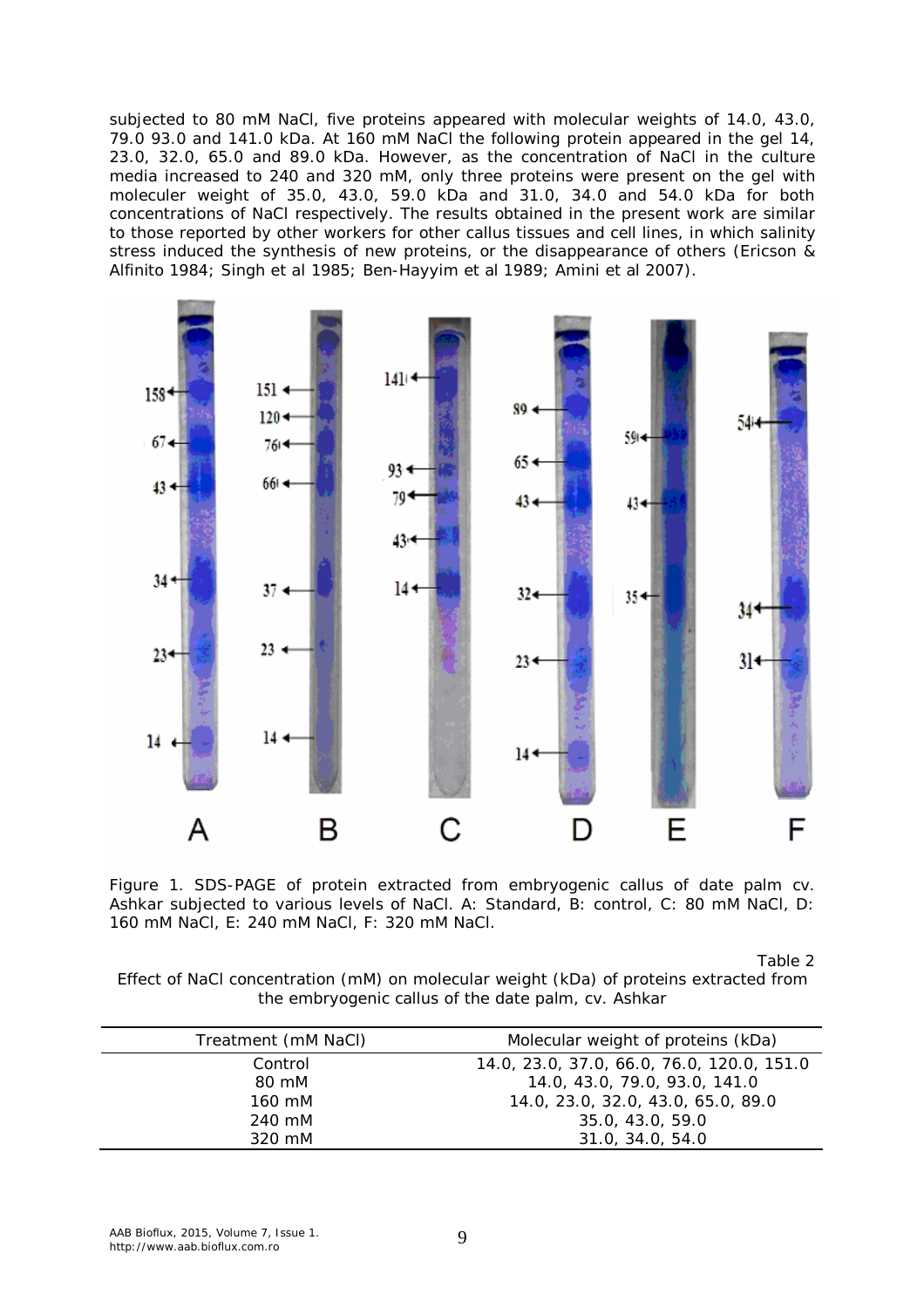Salinity induced the synthesis of new protein via its effects on the process of gene expression. Such new proteins probably play an important role in improving salinity tolerance in the date palm. It is also clear, from the results presented in this paper that subjecting the embryogenic callus to salinity reduced both the number and molecular weight of the proteins which appeared on the gel. Several authors reported that salinity induced the formation low molecular weight protein (26 kDa) and they called it osmotin (Bressan et al 1988; Singh et al 1985; Ben-Hayyim et al 1989; Amini et al 2007). With olives Garcia et al (2008) found that two proteins with molecular weights of 24.0 and 40.0 kDa are accumulated under NaCl stress.

In the present work, NaCl at concentrations of 160-320 mM, resulted formation of low molecular weight proteins (23.0, 31.0, 34.0, and 35.0 kDa) which are probably very close to osmotin and may play an important role in the adaptation of the embryogenic callus cells of the date palm to salinity stress. The physiological functions of the newly formed proteins under salt stress are not completely understood, but it has been suggested that such proteins may have one or more of the following functions, protecting the integrity of the membranes and macro molecules, some new proteins may bind to excess salts, there by reducing their toxic effects, some of the newly formed proteins participate in the scavenging of free radicals and removal of proteins which are inactivated by salinity stress (Dubey 1999).

**Conclusions**. The results presented in this communication shows that under salt stress conditions the embryogenic callus fresh weight decreased significantly, SDS-PAGE of extracted proteins revealed that subjecting embryogenic callus to various levels of NaCl (0, 80, 160, 240 and 320 mM) induced the synthesis of new proteins. As salinity levels increased, the number and molecular weight of the new proteins decreased. It is very likely, that salinity induced proteins appear to endow date palm plants with the capacity to adapt to salinity by physiological and biochemical adjustments.

### **References**

- Al-Khayri J. M., 2002 Growth, proline accumulation and ion content in sodium chloride stressed callus of date palm. In Vitro Cell Dev Biol Plant 38:79-82.
- Amini F., Ehsanpour A. A., Hoang O. T., Shin J. S., 2007 Protein pattern changes in tomato under in vitro salt stress. Russ J Plant Physiol 54(4):464-471.
- Ben-Hayyim G., Kochba J., 1983 Aspect of salt tolerance in a NaCl- selected stable cell lines of citrus sinensis. Plant Physiol 75:985-690.
- Ben-Hayyim G., Vaadia Y., Williams B. G., 1989 Protein associated with salt adaptation in citrus and tomato cells: involvement of 26kDa polypeptide. Physiol Plant 77:332- 340.
- Bressan R. A., Singh N. K., Handa A. K., Kononowicz A., Hasegawa P. M., 1988 Stable NaCl tolerance of tobacco cell is associated with enhanced accumulation of osmotin. Plant Physiol 91:855-861.
- Dubey R. S., 1999 Protein synthesis by plants under stressful conditions. In: Handbook of plant crop stress. Pessarakil M. (ed), pp. 365-397, 2<sup>nd</sup> edition, Marcel Dekker, Inc.
- El-Hammady A. F., Wanes W. H., El-Saidi M. T., Sahahin M. F. M., 1999 Impact of proline application on the growth of grape plantlets under salt in vitro. Arab University Journal of Agricultural Sciences 7:191-202.
- Ericson M. C., Alfinito, S. H., 1984 Proteins produced during salt stress in tobacco cell tissue. Plant Physiol 74:506-509.
- Garcia J. L., Troncoso J., Cantos M., Troncoso A., 2008 Differential protein expression in olive tissues due to salt treatment. Acta Hortic 791:117-120.
- Gomez K. A., Gomez A. A., 1984 Statistical procedures for agricultural research. Wiley-Science publications, John Wiley and Sons, New York.
- Jasim A. M., Abbas M. F., Al-Zubiady B. H., 2010 Effect of salt stress and proline on chemical content of embryogenic callus and somatic embryos of date palm (*Phoenix dactylifera* L.). Acta Hortic 882:219-224.